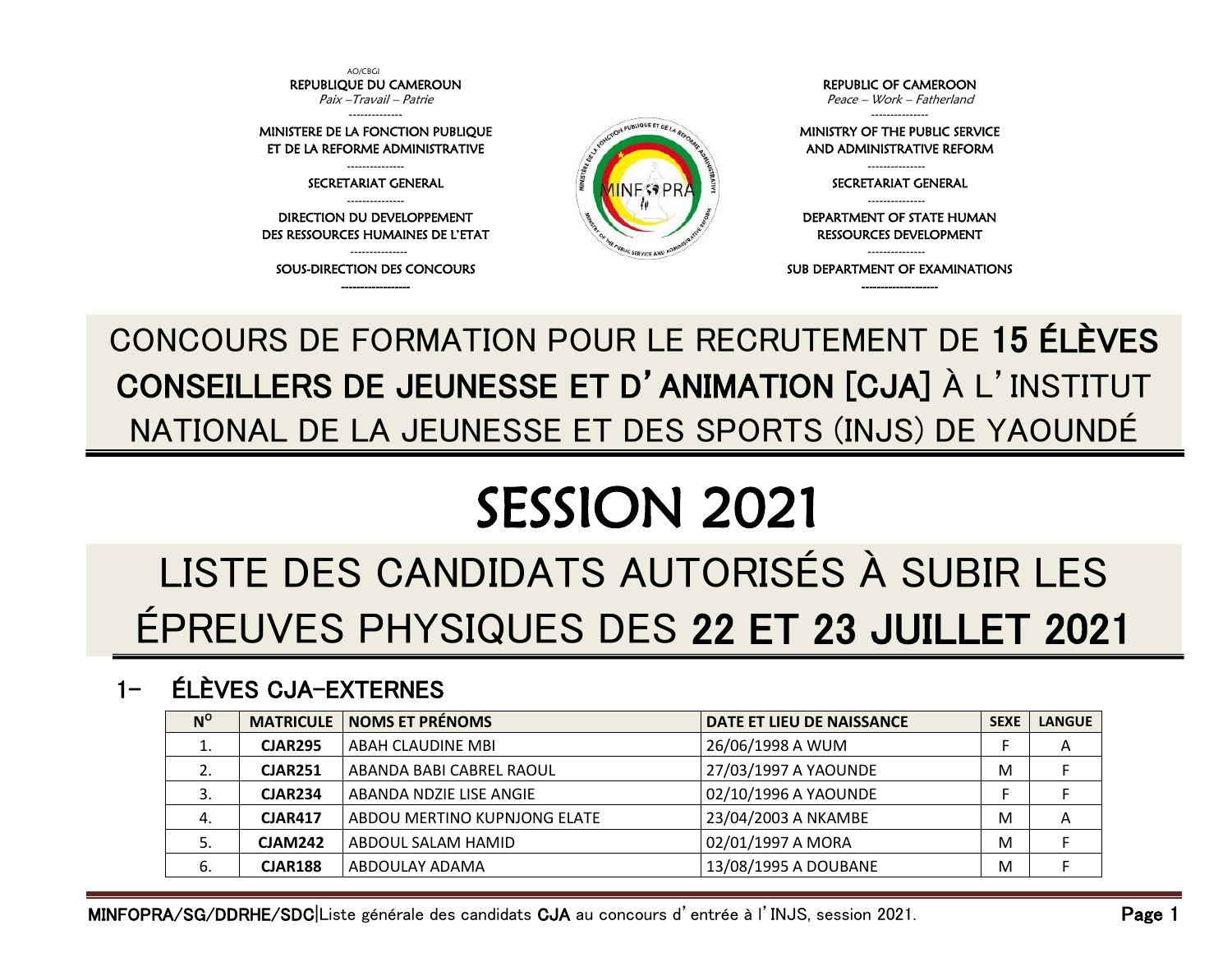| 7.  | <b>CJAM027</b> | ABDOULAYE BAGOUDOU               | 06/02/1991 A MORA                 | М  | F  |
|-----|----------------|----------------------------------|-----------------------------------|----|----|
| 8.  | <b>CJAG056</b> | ABDOURAMAN HASSANE               | 01/01/1992 A TCHEVI               | М  | F  |
| 9.  | <b>CJAR368</b> | ABEN A BEKOUME CHRIS MARIE ELISE | 21/10/2000 A BVERTOUA             | M  | F  |
| 10. | <b>CJAR372</b> | ABENG ABESSOLO JOSEPH            | 15/12/2000 A EBOLOWA              | M  | F  |
| 11. | <b>CJAR091</b> | ABENG DAVID ARNAUD               | 10/01/1993 A NGOAP                | М  | F  |
| 12. | <b>CJAR132</b> | ABOMO THERESE NOELLE             | 01/01/1994 A OKASSANG-NANGA-EBOKO | F  | F  |
| 13. | <b>CJAD090</b> | ABO'O ZEH OBAMA ANNICE           | 06/01/1993 A MINDOUROU            | F  | F  |
| 14. | <b>CJAN214</b> | <b>ADARE FADI DENISE</b>         | 27/03/1996 A NGAOUNDERE           | F  | F  |
| 15. | <b>CJAR205</b> | ADE SANDRINE                     | 09/01/1996 A KONG-KONG-LAM        | F  | F  |
| 16. | <b>CJAE118</b> | ADOH ADOH CHRISTOPHE FLORES      | 12/07/1993 A BATOURI              | м  | F. |
| 17. | <b>CJAR419</b> | ADOULOU ANDREE JORDANNA          | 10/06/2003 A ABONG MBANG          | F. | F  |
| 18. | <b>CJAG391</b> | AGAPKA TODOU                     | 24/08/2001 A DAHAL-LAM            | M  | F  |
| 19. | <b>CJAN339</b> | AHMADOU BOUBA                    | 30/11/1999 A BATOUA GODOLE        | M  | F  |
| 20. | <b>CJAN158</b> | AHMADOU KOUMAI                   | 20/06/1994 A TOUBORO              | м  | F  |
| 21. | <b>CJAR169</b> | AKAMBA FELICITE NATACHA          | 21/12/1994 A AKONOLINGA           | F  | F  |
| 22. | <b>CJAR312</b> | AKAMBA LOGUE LESLIE-JOYCE        | 12/11/1998 A ABONG MBANG          | F  | F  |
| 23. | <b>CJAL102</b> | AKAMESSE SANDY SOLAINE           | 30/03/1993 A EBOLOWA              | F  | F  |
| 24. | <b>CJAR046</b> | AKOU FELIX                       | 10/10/1991 A OUEYA-ROUTE          | м  | F. |
| 25. | <b>CJAR006</b> | AKWI COLETTE ASAH                | 27/02/1990 A ACHA                 | F  | Α  |
| 26. | <b>CJAR342</b> | ALHADJI MAGRA                    | 31/12/1999 A BODO                 | М  | F  |
| 27. | <b>CJAR308</b> | ALIMA EZE JOSEPH CYRILLE         | 23/09/1998 A YAOUNDE              | M  | F  |
| 28. | <b>CJAR283</b> | <b>ALIPA JUSTIN</b>              | 26/02/1998 A MAGA                 | M  | F  |
| 29. | <b>CJAM173</b> | AMADOU AWALOU                    | 24/01/1995 A TCHOLLIRE            | М  | F  |
| 30. | <b>CJAF272</b> | AMALIGA AUBIN LENSE              | 30/11/1997 A EDEA                 | М  | F  |
| 31. | <b>CJAR200</b> | <b>AMBAMI PROSPER</b>            | 17/11/1995 A FIGUIL               | M  | F  |
| 32. | <b>CJAR178</b> | AMBOMBO AMBOMBO RAPHAEL PATRICK  | 18/04/1995 A YAOUNDE              | М  | F  |
| 33. | <b>CJAR048</b> | AMINOU MALAM                     | 31/10/1991 A NKOTENG              | М  | F  |
| 34. | <b>CJAR217</b> | AMOUGOU AMOUGOU GERMAIN AUDREY   | 28/05/1996 A YAOUNDE V            | М  | F  |
| 35. | <b>CJAL019</b> | AMOUGOU APPOLINAIRE GUY          | 05/08/1990 A OVENG OTOLOA         | M  | F  |
| 36. | <b>CJAR362</b> | ANDY WAYDA KOUADE SERGE          | 01/09/2000 A ABONG MBANG          | М  | F  |
| 37. | <b>CJAR140</b> | ANDZONGO ROBERT BORIS            | 21/02/1994 A EFOK                 | М  | F  |
| 38. | <b>CJAR196</b> | ANGONTSOLI YVETTE AURELIE        | 06/11/1995 A BOURAKA              | F  | F. |
| 39. | <b>CJAR395</b> | ASHUNGANYA RHAISSA               | 20/11/2001 A FONTEM               | F  | A  |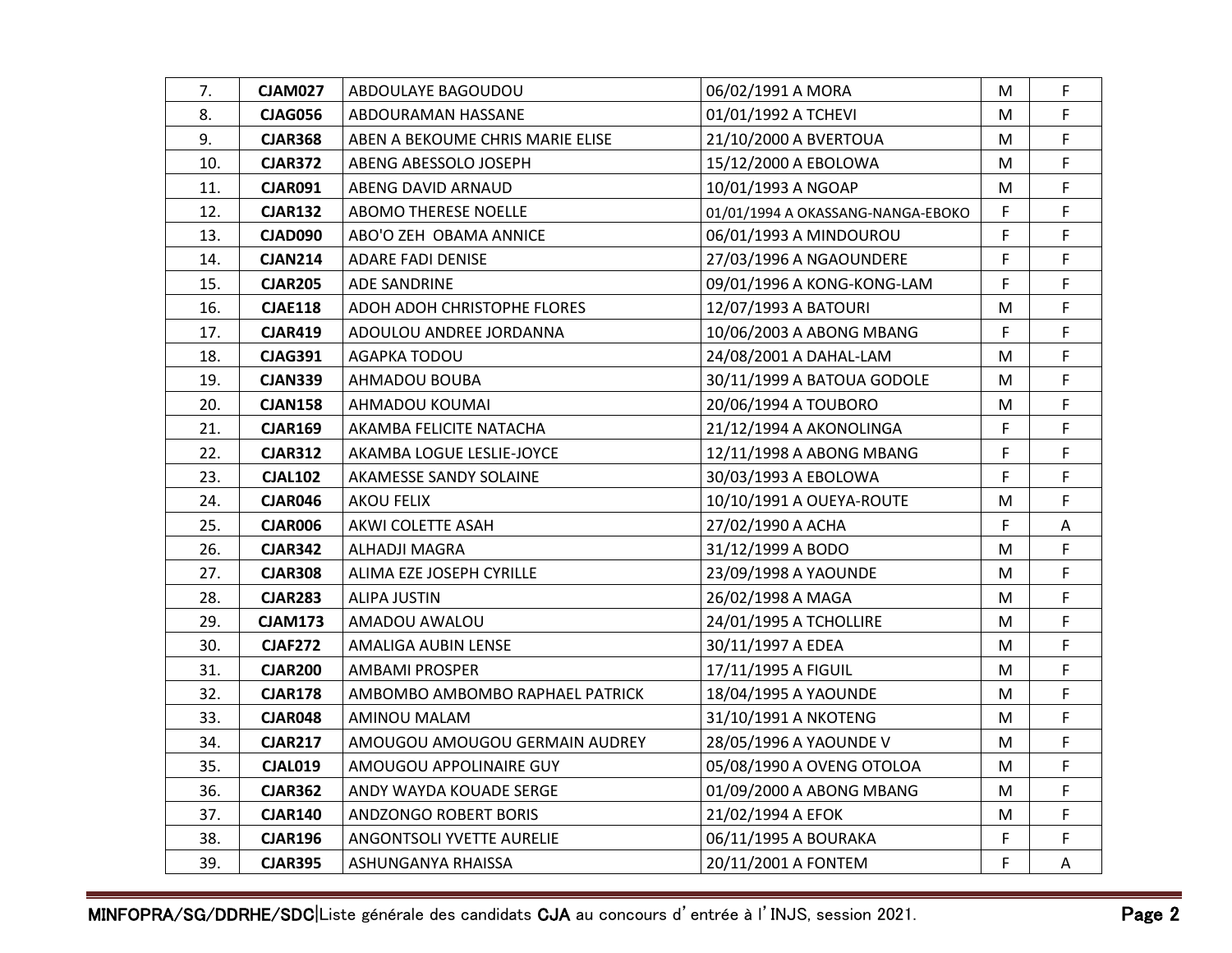| 40. | <b>CJAA253</b> | ASONGGMO AJAMA JIREH                     | 17/05/1997 A FUNDONG             | М  | A  |
|-----|----------------|------------------------------------------|----------------------------------|----|----|
| 41. | <b>CJAR276</b> | ASSENA OSSOGA MICHELE BLANCHE            | 03/01/1998 A OBALA               | F  | F. |
| 42. | <b>CJAF216</b> | ATAMELI TIDANG MIGUELLE NORA             | 03/05/1996 A BATCHAM             | F. | F. |
| 43. | <b>CJAR344</b> | ATEBA D'AWONO AGNES LUCIANA              | 10/01/2000 A ABONG MBANG         | F  | F  |
| 44. | <b>CJAR294</b> | ATEBA D'AWONO JOSEPH ARTHUR              | 13/06/1998 A NKOL MVOLAN         | М  | F  |
| 45. | <b>CJAR348</b> | ATEBA PAOLA CLARENCE                     | 28/02/2000 A YAOUNDE II          | F  | F  |
| 46. | <b>CJAW035</b> | ATEMGOUA AZEKENG ANNICK HUBERTE          | 01/07/1991 A DOUALA              | F. | A  |
| 47. | <b>CJAM323</b> | AVAMA SIDDI JOSUE                        | 14/04/1999 A MINDIF              | м  | F  |
| 48. | <b>CJAR100</b> | AVETISSA AMASSAN KAMBOUAL                | 29/03/1993 A KONG - KONG         | М  | F  |
| 49. | <b>CJAE071</b> | AYINDI DIMBELE INGRID                    | 17/06/1992 A GAROUA-BOULAI       | F  | F. |
| 50. | <b>CJAR408</b> | AYUENEGNIGNI LAMANJE MADINATOU           | 27/05/2002 A KOUROM              | М  | F  |
| 51. | <b>CJAR356</b> | AZAFACK LESLINE                          | 06/07/2000 A BAFOU               | F  | F  |
| 52. | <b>CJAR314</b> | AZIMI OSSEINI MARIE NOELLE               | 30/11/1998 A NGAOUNDERE          | F  | F. |
| 53. | <b>CJAE198</b> | <b>BAKOUE TATIANE RAÏSSA</b>             | 15/11/1995 A YAOUNDE I           | F. | F  |
| 54. | <b>CJAR215</b> | BEDIASE MOUGNANO JACQUES GOTHAR BERENGER | 28/03/1996 A BOKITO              | M  | F  |
| 55. | <b>CJAR013</b> | <b>BEFOLO MARIE LAURE</b>                | 16/04/1990 A KRIBI               | F  | F  |
| 56. | <b>CJAR293</b> | BELOMO ENAMA AGNES XENA                  | 11/06/1998 A NKOLAKIE            | F  | F. |
| 57. | <b>CJAR026</b> | <b>BENN GISELE MBONG</b>                 | 09/01/1991 A YAOUNDE             | F. | A  |
| 58. | <b>CJAR237</b> | <b>BETCHE CARLOS</b>                     | 15/11/1996 A MAROUA              | M  | F  |
| 59. | <b>CJAR262</b> | BEYAL LANDRY JUNIOR                      | 28/07/1997 A BANGANGTE           | М  | F. |
| 60. | <b>CJAR422</b> | BEZANGA ZE ANGE CHRISTINE                | 24/07/2003 A YAOUNDE             | F  | F  |
| 61. | <b>CJAR376</b> | <b>BIDOUKANG MARIE DERLVEE</b>           | 31/03/2001 A NTUI                | F  | F  |
| 62. | <b>CJAR166</b> | <b>BILOA NGONO GERTRUDE ARMANCE</b>      | 13/11/1994 A NKOMETOU            | F  | F  |
| 63. | <b>CJAR086</b> | BIRKA SANDRINE DZERKEKI                  | 28/12/1992 A SHISONG             | F  | A  |
| 64. | <b>CJAR238</b> | <b>BISSEGUE EMANDA RICHARD</b>           | 20/11/1996 A EKOUDENDI-NGOMEDZAP | M  | F  |
| 65. | <b>CJAR374</b> | BITHA NNOMO JOKEBED MARANATHA ROSALIE    | 06/01/2001 A YAOUNDE             | F  | A  |
| 66. | <b>CJAR159</b> | <b>BOUBA BELLO MAIGARI</b>               | 09/07/1994 A BERTOUA             | М  | F  |
| 67. | <b>CJAR110</b> | <b>BOUKAR ABABOUKAR</b>                  | 04/06/1993 A MORA                | М  | F  |
| 68. | <b>CJAR346</b> | <b>BOUTEU CRESCENCE AUDREY</b>           | 16/01/2000 A YAOUNDE             | F. | F. |
| 69. | <b>CJAG343</b> | CHEINKA HALIDOU VERONIQUE VERONIQUE      | 02/01/2000 A GUIDER              | F  | F. |
| 70. | <b>CJAD065</b> | CHOUH GERMAINE ALEXIE                    | 24/04/1992 A FOUMBAN             | F  | F  |
| 71. | <b>CJAR204</b> | DAGUEBA LAYANG RAÏSSA SABINE             | 05/01/1996 A MAROUA              | F  | F  |
| 72. | <b>CJAR402</b> | <b>DAME ROBERT BRYAN</b>                 | 10/01/2002 A SANGMELIMA          | F  | A  |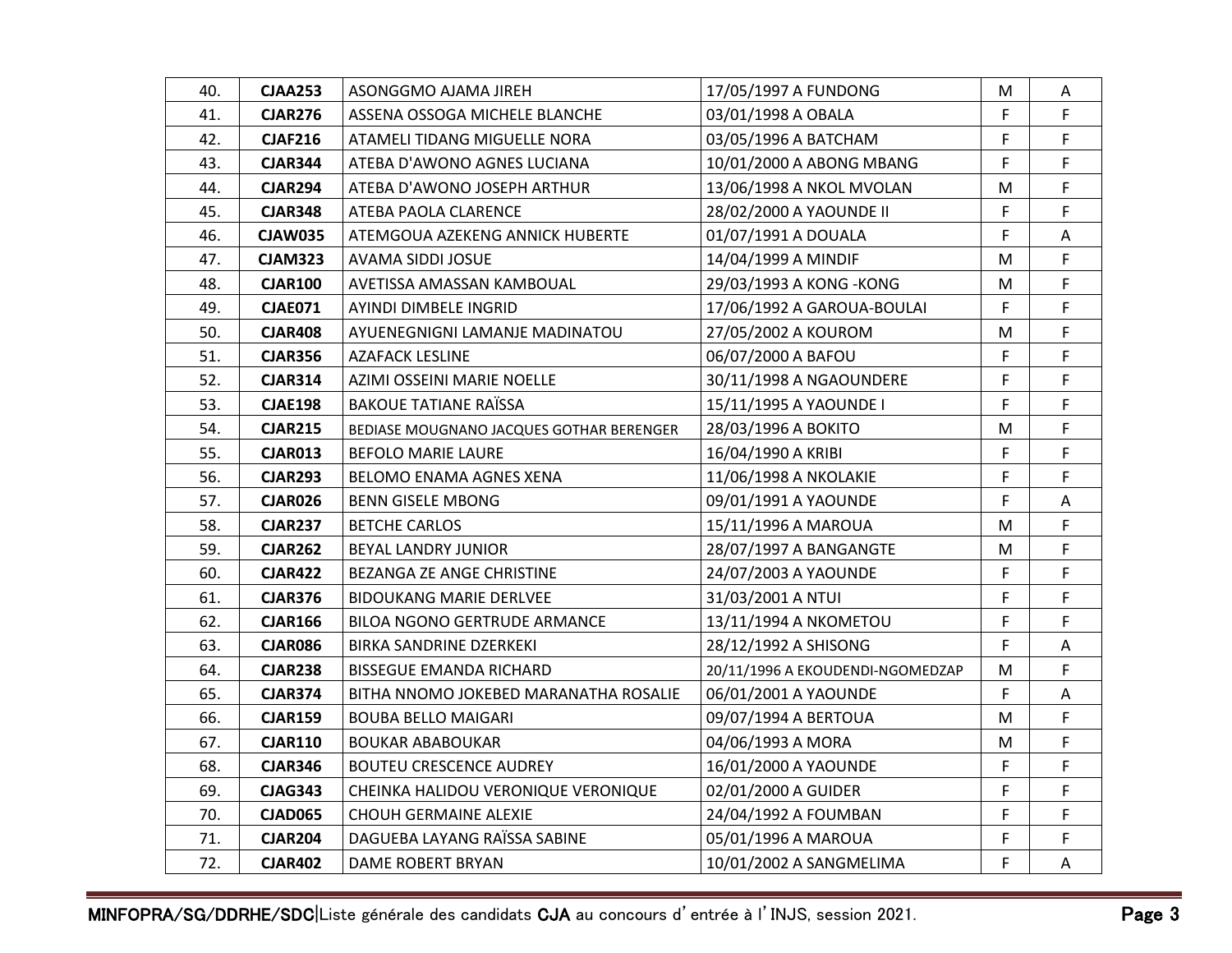| 73.  | <b>CJAR333</b> | DANE GERMAINE                    | 20/08/1999 A MADINGRING        | F. | F  |
|------|----------------|----------------------------------|--------------------------------|----|----|
| 74.  | <b>CJAR240</b> | DANRA TISSALA                    | 20/12/1996 A POLI              | М  | F. |
| 75.  | <b>CJAG131</b> | DAOUDA TIZI HAMADOU              | 29/12/1993 A NGONG             | м  | F. |
| 76.  | <b>CJAR060</b> | <b>DAVOKOMSOU</b>                | 25/01/1992 A GOBO              | M  | F  |
| 77.  | <b>CJAR313</b> | DAVOUD JUSTIN                    | 12/11/1998 A KOTCHEREHE        | М  | F  |
| 78.  | <b>CJAR015</b> | DAYANG DJEBANE GERMAIN           | 15/05/1990 A DOUKOULA          | М  | F  |
| 79.  | <b>CJAR128</b> | DAYANG PAUL                      | 06/12/1993 A NKOTENG - CAMSUCO | М  | F  |
| 80.  | <b>CJAR268</b> | DEHO LAPA COLLINS PERRY          | 30/10/1997 A MBOUDA            | M  | F  |
| 81.  | <b>CJAR175</b> | DIHOU NJIPI LEA LARISSA          | 04/03/1995 A BANGOUA           | F  | F  |
| 82.  | <b>CJAN331</b> | DINZE REMI-HANS FONKUM           | 05/08/1999 A SOP JAKIRI        | M  | A  |
| 83.  | <b>CJAR352</b> | DJACK KEMBA ALVINE               | 11/04/2000 A BENT              | F. | F  |
| 84.  | <b>CJAR123</b> | DJERI ISMAEL CEDRIC              | 21/10/1993 A NANGA EBOKO       | М  | F  |
| 85.  | <b>CJAR011</b> | DJIGO LISA GAELLE                | 10/04/1990 A BABETE            | F  | F. |
| 86.  | <b>CJAR245</b> | DJITIA DADJEU CATHYLOVE LAETICIA | 25/01/1997 A FONDONERA         | F  | F  |
| 87.  | <b>CJAR403</b> | DJOMBE KAMDEU MARIE France       | 12/01/2002 A KRIBI             | F  | F  |
| 88.  | <b>CJAG305</b> | DJOUWERATOU AMADOU               | 09/09/1998 A GAROUA            | F  | F  |
| 89.  | <b>CJAF243</b> | DJUIDJE DJIDJOU JUDITH FLORE     | 06/01/1997 A TSELA II-BANDJOUN | F  | F  |
| 90.  | <b>CJAR074</b> | DJUIKOUO TAGNE HELENE LARISSA    | 20/07/1992 A MBO BANDJOUN      | F. | F. |
| 91.  | <b>CJAE405</b> | DOKO JUGES ARIEL CHRISTIEN       | 30/01/2002 A DJOUM             | M  | Α  |
| 92.  | <b>CJAF031</b> | DOMO KITIO SOREL VANESSA         | 13/05/1991 A BAFOUSSAM         | F  | F  |
| 93.  | <b>CJAR265</b> | DONFACK CHEUGUI LAURIANE         | 29/09/1997 A YAOUNDE           | F  | F. |
| 94.  | <b>CJAR357</b> | DONGMO NGUENA MAEVA BELDINE      | 06/07/2000 A BAFIA             | F  | A  |
| 95.  | <b>CJAN256</b> | DOUALE ODILON                    | 10/06/1997 A DJALINGO          | М  | F  |
| 96.  | <b>CJAR219</b> | DOUBLA MEZEBEI WAFNOUWAI ANDRE   | 14/06/1996 A TOKOMBERE         | M  | F. |
| 97.  | <b>CJAL115</b> | DOUMA GEORGINA JACQUIE TATIANA   | 18/06/1993 A EBOLOWA           | F  | F. |
| 98.  | <b>CJAR228</b> | EBA FEKOUA STELLA CHRISTINE      | 01/09/1996 A YAOUNDE           | F  | F  |
| 99.  | <b>CJAW093</b> | EBOA EPALE ERNA CAROLINE         | 14/01/1993 A BOMONO-GARE       | F  | F  |
| 100. | <b>CJAR311</b> | EBOGO KESSECK MARIE SANDRA       | 05/11/1998 A YAOUNDE           | F  | A  |
| 101. | <b>CJAR049</b> | <b>EBUDE NGIPE ENONGNE</b>       | 04/11/1991 A BANGEM            | F. | A  |
| 102. | <b>CJAR263</b> | EDIMA NDOUNGA ORNEILA BIBIZE     | 03/08/1997 A MELEN             | F  | F. |
| 103. | <b>CJAR163</b> | <b>EKEME PIERRE FABRICE</b>      | 15/09/1994 A BARE              | М  | F  |
| 104. | <b>CJAR032</b> | EKO EKO JEAN BAPTISTE            | 23/05/1991 A YAOUNDE           | М  | F  |
| 105. | <b>CJAR028</b> | <b>EKOAYE NICAISE STEPHANIE</b>  | 13/03/1991 A YAOUNDE           | F  | F  |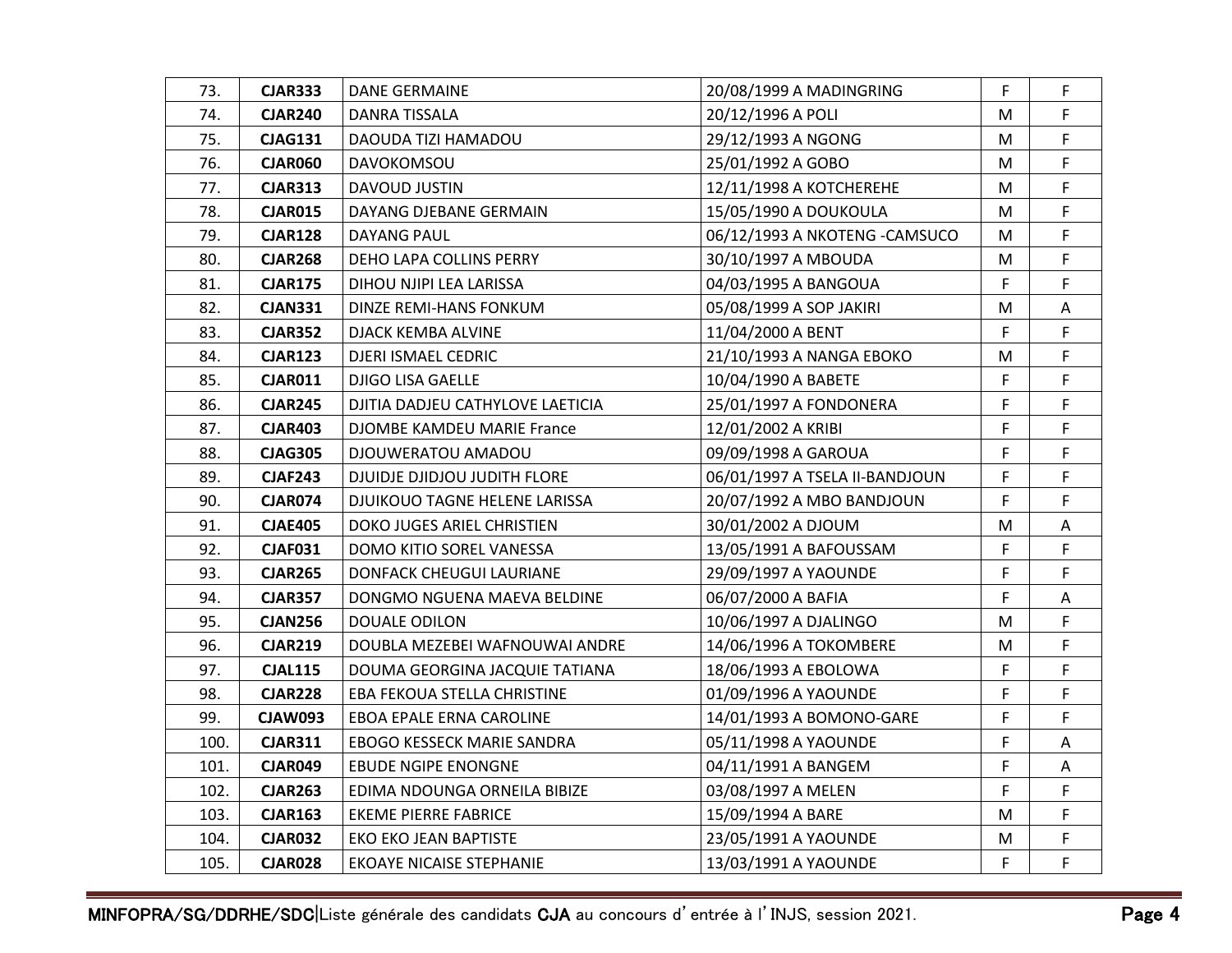| 106. | CJAR008        | EKOBI EHOUNGOU DEHANSE                  | 25/03/1990 A BERTOUA          | M  | F  |
|------|----------------|-----------------------------------------|-------------------------------|----|----|
| 107. | <b>CJAD278</b> | EKOLLE EPOH DONALD FABRICE              | 14/01/1998 A BAREHOCK         | M  | F. |
| 108. | <b>CJAR199</b> | EKOTTO AZO'O MARCEL STEEVES             | 15/11/1995 A MEYOMESSALA      | M  | F. |
| 109. | <b>CJAD222</b> | EKOUMLONG KOMBI BRIGITTE ROMAINE DIVINE | 19/07/1996 A NKONGSAMBA       | F  | F  |
| 110. | <b>CJAL070</b> | ELA MARIE INNA CARINE                   | 12/06/1992 A EBOLOWA          | F  | F. |
| 111. | <b>CJAM309</b> | ELBA DOMROUA JEAN PAUL II               | 26/09/1998 A MAROUA           | M  | F  |
| 112. | <b>CJAR085</b> | ELOUNDOU NDOH GERMAINE                  | 17/12/1992 A MBALMAYO         | F. | F  |
| 113. | <b>CJAE009</b> | ELOUNGA GABIN UGUIN                     | 30/03/1990 A DJAGLASSE(DOUME) | M  | F  |
| 114. | <b>CJAR385</b> | EMVA NDZINGA JOSEE TRESOR MARTHE        | 26/06/2001 A YAOUNDE          | F  | F. |
| 115. | <b>CJAR167</b> | EMVOUDOU EKOBENA CARINE JOSEE           | 25/11/1994 A YAOUNDE          | F  | F  |
| 116. | <b>CJAR138</b> | ENGOLO KABEYENE PHILIPE STEPHAN         | 05/02/1994 A EBOLOWA          | M  | F  |
| 117. | <b>CJAR108</b> | <b>ENOW MBI EDWIN</b>                   | 29/04/1993 A YAOUNDE          | М  | Α  |
| 118. | <b>CJAR152</b> | <b>EPALLE AGNES GRACE</b>               | 20/05/1994 A YAOUNDE          | F  | F  |
| 119. | <b>CJAR039</b> | ESSAMA BOUNI FRANCK GUY                 | 15/08/1991 A NKOLFEP          | M  | F  |
| 120. | <b>CJAD292</b> | ESSANEME SERGE EPIPHANE                 | 06/06/1998 A AYOS             | M  | F  |
| 121. | <b>CJAR063</b> | ESSEBE NGOUA CHRISTELLE DIANE           | 07/04/1992 A YAOUNDE          | F  | F  |
| 122. | <b>CJAN029</b> | ESSINGA NDE VANESSA                     | 14/03/1991 A BERTOUA          | F  | F  |
| 123. | <b>CJAR154</b> | <b>ESSOGO CHRISTELLE SIDOINE</b>        | 26/05/1994 A YAOUNDE          | F  | F  |
| 124. | <b>CJAR161</b> | <b>ESSONO EDOU BENJAMIN</b>             | 09/09/1994 A YAOUNDE          | M  | F  |
| 125. | <b>CJAR394</b> | ETAME ESSONDJO EMMANUEL GERARD          | 28/10/2001 A OBALA            | M  | F  |
| 126. | <b>CJAD201</b> | ETUGE MUABE FESTUS SONE                 | 02/12/1995 A TOMBEL           | M  | Α  |
| 127. | <b>CJAR387</b> | EVA JEANNE JOCELYNE                     | 04/07/2001 A YAOUNDE V        | F  | F. |
| 128. | <b>CJAR099</b> | EVOUNA ATANGANA RENEE CYRIELLE          | 26/03/1993 A YAOUNDE          | F  | F  |
| 129. | <b>CJAR291</b> | EWELE MOUNGOLE JACQUE ARISTOPHANE       | 02/06/1998 A DOUALA           | М  | F  |
| 130. | <b>CJAR030</b> | EYONG NVENTI ELVIS AYUK                 | 01/04/1991 A MAMFE            | M  | Α  |
| 131. | <b>CJAM248</b> | <b>FADIL ABDOULAYE</b>                  | 15/02/1997 A YAGOUA           | M  | F  |
| 132. | <b>CJAG212</b> | FALMATA YEDI                            | 11/03/1996 A GAROUA           | F  | F  |
| 133. | <b>CJAR157</b> | FANKAM DJOMENI KELVINE                  | 08/06/1994 A FONDJOMEKWET     | F  | F. |
| 134. | <b>CJAN297</b> | FAPONG YEMELE MARIE DJENITA             | 13/07/1998 A BAMENDOU         | F  | F  |
| 135. | <b>CJAR002</b> | <b>FASI MARIE GILIENNE</b>              | 18/01/1990 A TOMBEL           | F. | F. |
| 136. | <b>CJAR172</b> | FOINNENA CHIFFORD NSOM                  | 13/01/1995 A FUNDONG          | M  | Α  |
| 137. | <b>CJAW354</b> | FOKOU MOUAFO DYLAN                      | 20/06/2000 A MBOUDA           | M  | F. |
| 138. | <b>CJAR202</b> | <b>FOMBASSOU YANNICK NDOLO</b>          | 05/12/1995 A BAMENDA          | M  | A  |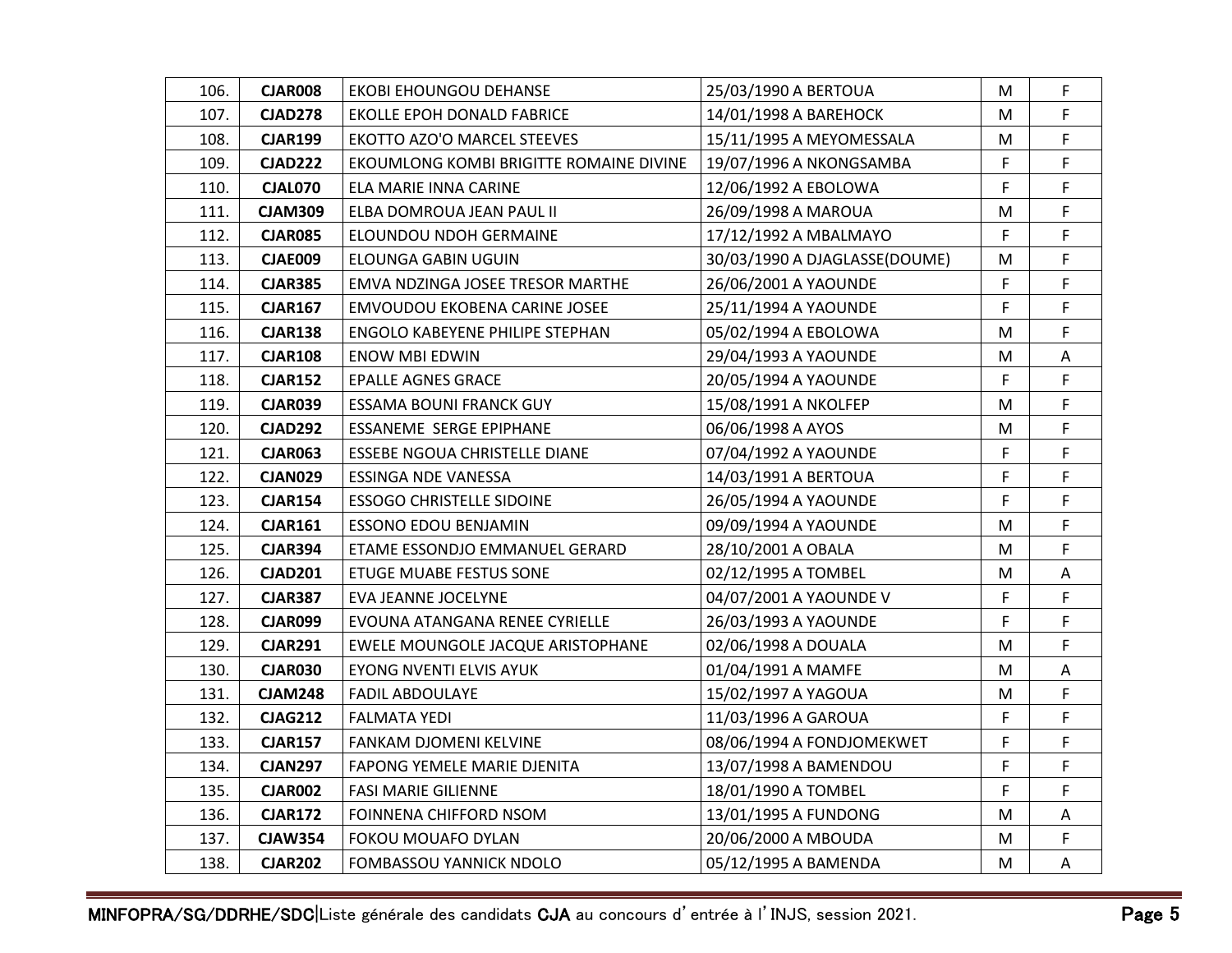| 139. | <b>CJAB081</b> | FONJONG NCHIA TAGHERE           | 23/09/1992 A MANKON             | M  | A  |
|------|----------------|---------------------------------|---------------------------------|----|----|
| 140. | <b>CJAR018</b> | <b>FOUMANE STEVE ASTRID</b>     | 09/07/1990 A NKOUMADJAP         | M  | F. |
| 141. | <b>CJAB316</b> | <b>FOUNGOUNG CLARIS CHUINUI</b> | 20/12/1998 A BAMBALANG          | F. | Α  |
| 142. | <b>CJAE095</b> | <b>GABA PAÏGAMA RUSSELL</b>     | 22/01/1993 A GOGAZI             | M  | F  |
| 143. | <b>CJAR414</b> | GAMENI KAMKAN YVANA             | 10/02/2003 A BAFOUSSAM          | F  | F. |
| 144. | <b>CJAE042</b> | <b>GOMBE PITOL BORIS</b>        | 01/10/1991 A BERTOUA            | M  | F  |
| 145. | <b>CJAR092</b> | GOUNE GUEFACK VADNAISE AURIOLLE | 14/01/1993 A FONGO-TONGO        | F. | F  |
| 146. | <b>CJAM345</b> | GUEDASSA SAHA                   | 11/01/2000 A MAYO TCHOUKOURI    | M  | F  |
| 147. | <b>CJAR239</b> | GWATGAR HINNADA SOLANGE         | 18/12/1996 A YAOUNDE            | F  | F. |
| 148. | <b>CJAR266</b> | HAMADJIDA WENDOKA SIMON PIERRE  | 05/10/1997 A GALIM-TIGNERE      | М  | F  |
| 149. | <b>CJAN224</b> | HAMALAMO GOTEL YANNICK          | 28/07/1996 A MBALE              | M  | F  |
| 150. | <b>CJAM142</b> | <b>HAMIDOU YOUNOUSSA</b>        | 28/02/1994 A GUIDER             | M  | F  |
| 151. | <b>CJAR250</b> | HANDY MICHEL ULRICH             | 26/03/1997 A YAOUNDE            | M  | F  |
| 152. | <b>CJAR078</b> | HAWAOU BAWA                     | 16/09/1992 A YAOUNDE            | F  | F  |
| 153. | <b>CJAR053</b> | HAYA ELISEE                     | 18/12/1991 A GODIGONG           | M  | F  |
| 154. | <b>CJAD168</b> | <b>HOHI HOHI FILS ALEXANDRE</b> | 03/12/1994 A DOUALA             | M  | Α  |
| 155. | <b>CJAD319</b> | <b>IBRAHIM MOUNIR NYET</b>      | 25/01/1999 A DOUALA             | M  | F  |
| 156. | <b>CJAM367</b> | <b>IBRAHIM DEWA</b>             | 15/10/2000 A TIBATI             | M  | F  |
| 157. | <b>CJAM195</b> | IBRAHIM SARAOU                  | 04/11/1995 A MOUTOURWA          | M  | F  |
| 158. | <b>CJAR148</b> | <b>IDRISSA SAIDOOU</b>          | 17/04/1994 A PADERME            | M  | F  |
| 159. | <b>CJAR190</b> | <b>IKOUBA JEANNE MARINA</b>     | 07/09/1995 A IBONG              | F  | F  |
| 160. | <b>CJAR089</b> | <b>KAFACK MOPERINE SORELLE</b>  | 04/01/1993 A DSCHANG            | F. | F. |
| 161. | <b>CJAR066</b> | KAINARAMSOU MARCEL              | 27/04/1992 A DJOUGOUMTA         | M  | F  |
| 162. | <b>CJAR221</b> | KALTOUMI                        | 12/07/1996 A MORA               | F  | F  |
| 163. | <b>CJAR281</b> | KAMBA LAMBERT II                | 17/02/1998 A YOKO               | M  | F  |
| 164. | <b>CJAR057</b> | KAMOGNE RAYMOND                 | 10/01/1992 A NDOTTO III NDOBIAN | M  | F  |
| 165. | <b>CJAR194</b> | KANA GUILLAUME                  | 04/11/1995 A NKONGBAKEBEG       | M  | F  |
| 166. | <b>CJAD206</b> | KAPNANG VIVIN YANICK            | 10/01/1996 A DOUALA             | M  | F. |
| 167. | <b>CJAR389</b> | KEMAYOU NOUGOUA CATHY           | 17/07/2001 A YAOUNDE            | F. | F  |
| 168. | <b>CJAR012</b> | KEMPA TEDONJIO BOREL            | 15/04/1990 A YAOUNDE            | M  | F. |
| 169. | <b>CJAR105</b> | KENGNE FOKAM CRESSENCE VANESSA  | 09/04/1993 A BANDJOUN           | M  | F  |
| 170. | <b>CJAR418</b> | KENGNI TETSOPGUIM BELDOUCE      | 04/06/2003 A BAFOU              | F  | F. |
| 171. | <b>CJAR280</b> | KENTSA DJOUMESSI SANDRA         | 09/02/1998 A FONGO-TONGO        | F  | F  |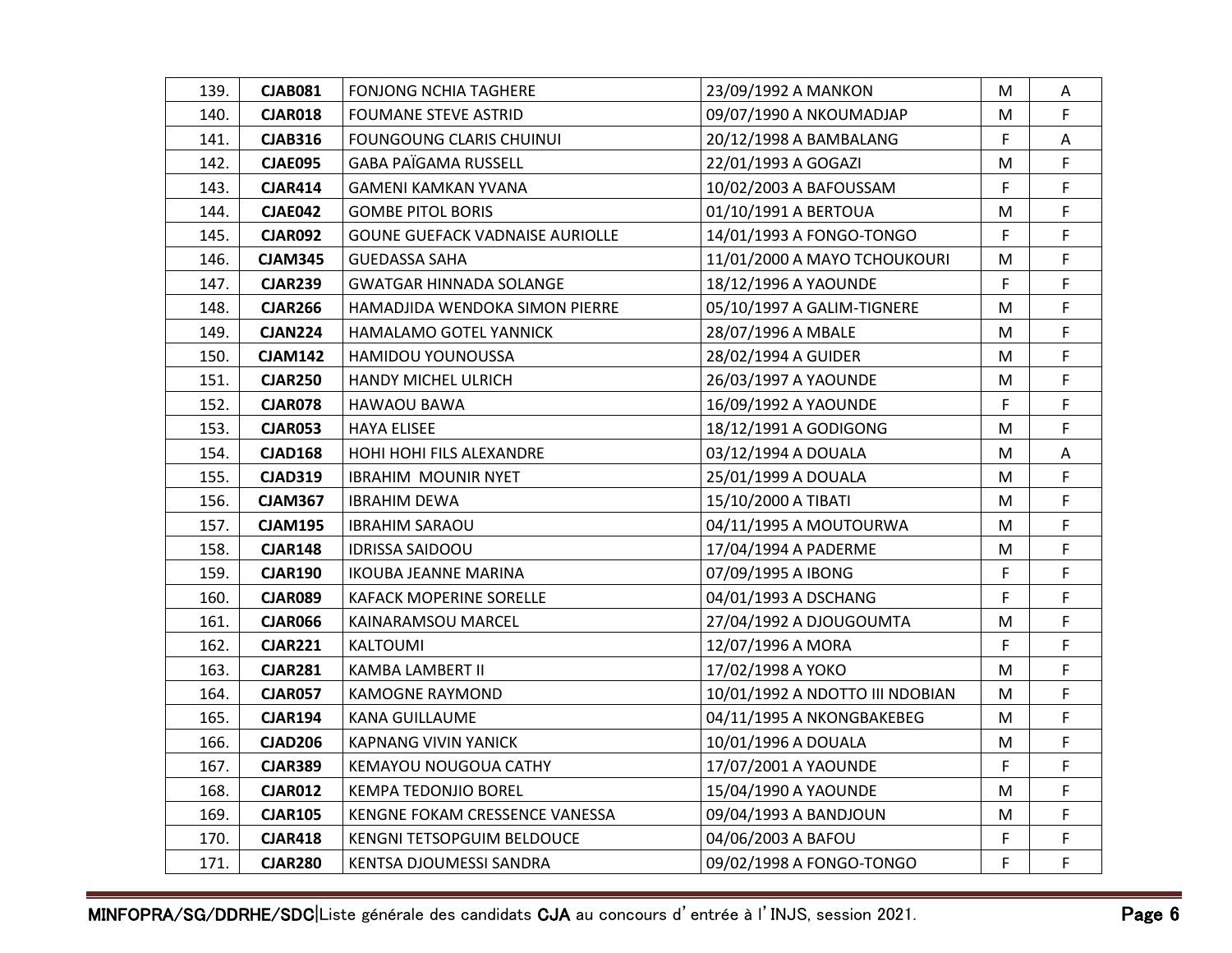| 172. | <b>CJAR353</b> | KIMBU NIXON YUH NSOM              | 18/04/2000 A BAMENDA        | M  | A  |
|------|----------------|-----------------------------------|-----------------------------|----|----|
| 173. | <b>CJAR409</b> | KIMBU PAULLETTA NAZHIA FULAI      | 17/06/2002 A BAMENDA        | F. | Α  |
| 174. | <b>CJAR041</b> | KOFANE AMBADIANG MICHELE CAROLE   | 14/09/1991 A GUEBOBA        | F. | F. |
| 175. | <b>CJAR404</b> | KONGA ZANI CLAUDE MEGANE          | 28/01/2002 A NKONGSAMBA     | F  | F  |
| 176. | <b>CJAR326</b> | KONO NNOMO ALBERT MICHEL          | 23/05/1999 A YAOUNDE        | M  | F  |
| 177. | <b>CJAR036</b> | KOSSEMBE AWE JUSTINE              | 07/07/1991 A NKWEN BAMENDA  | F  | F  |
| 178. | <b>CJAR068</b> | KOUDJONG NOA HERMINE              | 24/05/1992 A YAOUNDE        | F  | F. |
| 179. | <b>CJAR067</b> | KOUEMO NGAMENI JAUREL THIERY      | 23/05/1992 A ENONGAL        | M  | F  |
| 180. | <b>CJAR143</b> | KOUNDJI YAWA ADAMOU               | 09/03/1994 A BANKIM         | M  | F  |
| 181. | <b>CJAF364</b> | KOUOTOU PEGBANSIE LOUISE NAOMI    | 08/09/2000 A DOUALA         | F  | F  |
| 182. | <b>CJAN209</b> | KOYE BARDE ABDOURAMAN NANA        | 01/02/1996 A NGAOUNDERE     | M  | F  |
| 183. | <b>CJAR197</b> | KPOUMIE NCHARE SALIOU             | 08/11/1995 A KOUPA-MATAPIT  | M  | F  |
| 184. | <b>CJAB327</b> | LABEWA CLAVER LEIRIS              | 18/06/1999 A BAMENDA        | M  | A  |
| 185. | <b>CJAG302</b> | LADANG KAIGAMA JEAN CLAUDE        | 26/08/1998 A FIGUIL         | M  | F  |
| 186. | <b>CJAN244</b> | LALAO GAEL                        | 23/01/1997 A MOKOLO         | M  | F  |
| 187. | <b>CJAR079</b> | LAMWE KAOSSIRI JONAS              | 20/09/1992 A MAYO-DADI      | M  | F  |
| 188. | <b>CJAR290</b> | LAOUDJI KANO AYMARE               | 29/05/1998 A ADAMAOUA       | F  | F  |
| 189. | <b>CJAM365</b> | LAOUMAI BEURE HAMADOU             | 13/09/2000 A BANGANA        | M  | F. |
| 190. | <b>CJAN301</b> | LAWA YONGWA                       | 23/08/1998 A MAYO BALEO     | M  | F  |
| 191. | <b>CJAN413</b> | LEDANE MATHIEU SEBATIEN           | 02/12/2002 A TONGO GADIMA   | М  | F  |
| 192. | <b>CJAR069</b> | LEKINI NKOA ANATOLE SERGE         | 02/06/1992 A NGOBASSI       | M  | F  |
| 193. | <b>CJAF179</b> | LEKU FEDRICK                      | 23/04/1995 A MANKWA         | M  | F  |
| 194. | <b>CJAF411</b> | LEKUNZE YANICK NEMBO              | 06/08/2002 A BAMUMBU        | M  | A  |
| 195. | <b>CJAF355</b> | LEMOU WAGUEM EMILIENNE CARINE     | 01/07/2000 A BALENG-TOUGANG | F  | F. |
| 196. | <b>CJAR213</b> | LIANKOM SECK MINDOUMOU DANIEL     | 15/03/1996 A YAOUNDE V      | M  | Α  |
| 197. | <b>CJAW382</b> | LINDJECK OUMAROU PATRICE          | 19/06/2001 A KUMBA          | M  | A  |
| 198. | <b>CJAR377</b> | LISSOM GHISLAIN ROMARIC           | 04/04/2001 A SA'A           | M  | F  |
| 199. | <b>CJAG016</b> | MADI KANOUNE GHISLAIN             | 13/06/1990 A GUIDER         | M  | F. |
| 200. | <b>CJAF230</b> | MAFOTCHANG WAGU FOSSO SONIA AGNES | 11/09/1996 A BAMOUGOUM      | F. | F  |
| 201. | <b>CJAW183</b> | <b>MAHAMAT DJIBRINE</b>           | 13/06/1995 A MOUDIA         | M  | F. |
| 202. | <b>CJAN275</b> | MAIGARI DJONGBARA NOEL            | 24/12/1997 A YAGOUA         | M  | F  |
| 203. | <b>CJAN255</b> | <b>MAIKERE NATHALIE</b>           | 25/05/1997 A DZIGUILAO      | F  | F. |
| 204. | <b>CJAR329</b> | MAIWOLA KOSGA VERONIQUE           | 11/07/1999 A NKOTENGA       | F  | F  |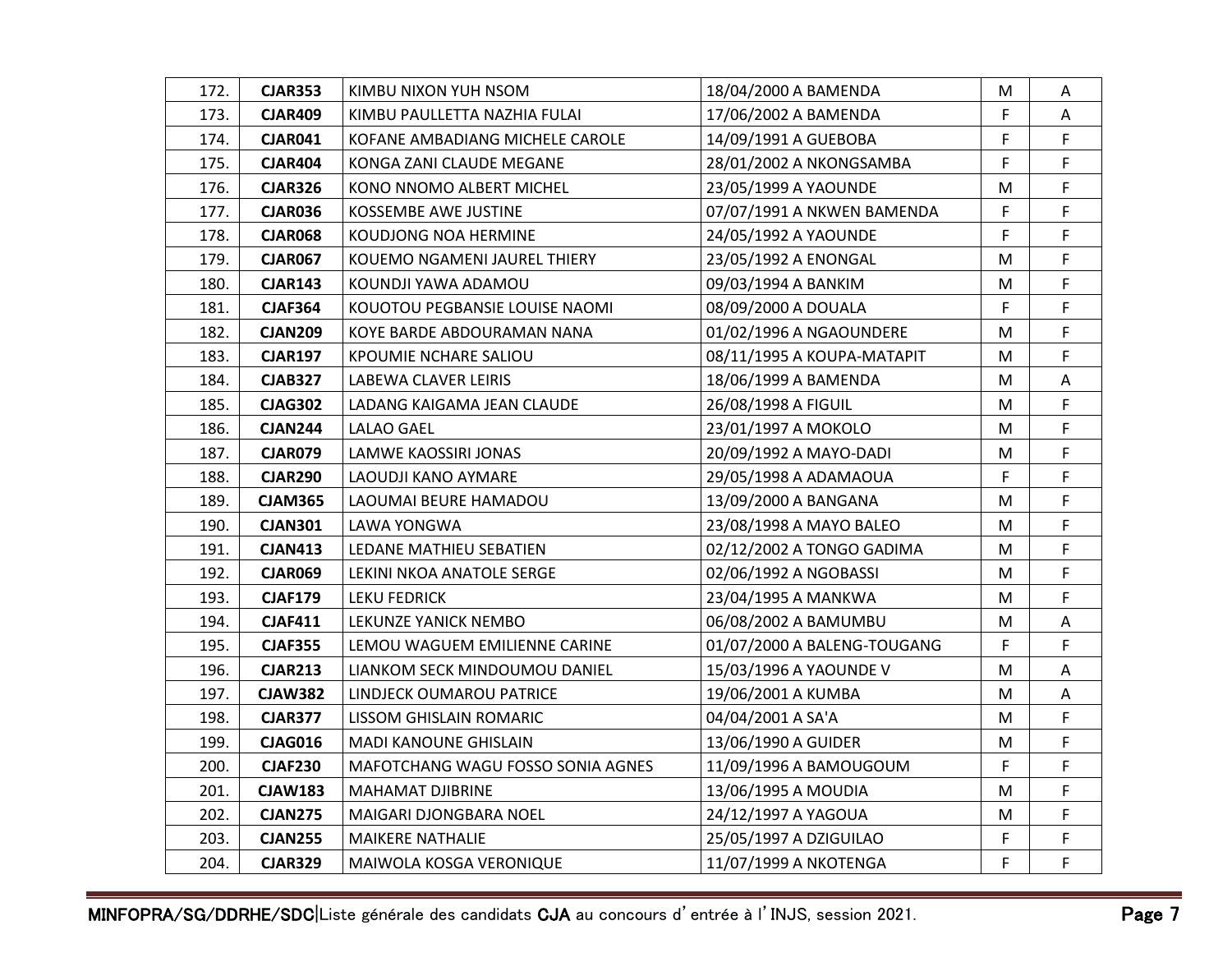| 205. | <b>CJAF366</b> | MAKAMSI FOUKOUO DILANE PRUNELLE     | 16/09/2000 A BERTOUA        | F  | F. |
|------|----------------|-------------------------------------|-----------------------------|----|----|
| 206. | <b>CJAR325</b> | <b>MAKENDI ISAAC PARFAIT</b>        | 24/04/1999 A YAOUNDE        | M  | F. |
| 207. | <b>CJAR347</b> | MAKOUGOUM ORNELLA LETICIA           | 17/01/2000 A BAMENDJOU      | F. | F. |
| 208. | <b>CJAF267</b> | <b>MAKU JERADINE</b>                | 17/10/1997 A NWAMETAW       | F  | Α  |
| 209. | <b>CJAR156</b> | MANGA MBIDA YVAN JOSEPH             | 30/05/1994 A YAOUNDE        | F  | F  |
| 210. | <b>CJAR322</b> | MANGA NGAH BLANCHE LOLITA           | 16/03/1999 A OKOK           | F  | F  |
| 211. | <b>CJAR227</b> | <b>MANG-LAW MELODIE</b>             | 18/08/1996 A NGAOUNDERE     | F  | F. |
| 212. | <b>CJAR051</b> | <b>MATATSI FOKOU ESTELLE ADELE</b>  | 07/12/1991 A YAOUNDE        | F  | F  |
| 213. | <b>CJAR189</b> | MATESSA YAP FADIMATOU FALIS         | 26/08/1995 A FOUMBAN        | F  | F. |
| 214. | <b>CJAR083</b> | MBAHBA NA HERMANN                   | 20/11/1992 A TCHOLLERE      | M  | F  |
| 215. | <b>CJAE373</b> | MBAK SEMBONG CHRISTIAN JULIEN       | 04/01/2001 A ABONG-MBANG    | M  | F  |
| 216. | <b>CJAR107</b> | MBARGA BEYENE NANCY VANESSA         | 22/04/1993 A NKOLO II       | F  | F  |
| 217. | <b>CJAR111</b> | MBAZOA MARIE BERNADETTE ANNIE       | 07/06/1993 A NYOMO          | F  | F. |
| 218. | <b>CJAR017</b> | MBENGONO ZE JULIE AMANDINE D        | 16/06/1990 A AKONOLINGA     | F  | F  |
| 219. | <b>CJAW077</b> | <b>MBENOUN MICHEL BRICE JORDANE</b> | 26/08/1992 A DOUALA         | M  | F  |
| 220. | <b>CJAR277</b> | MBERSIA DJABOU BERNARD              | 04/01/1998 A DARAM          | M  | F  |
| 221. | <b>CJAL254</b> | MBOUOMBOUO NGAPOUT IBRAHIM          | 17/05/1997 A FOUMBOT        | M  | Α  |
| 222. | <b>CJAR259</b> | <b>MBOUSSI ONANA JORDY STEEVE</b>   | 02/07/1997 A YAOUNDE        | M  | F. |
| 223. | <b>CJAR351</b> | MBOUWAP PAMANSIE SORELE             | 09/04/2000 A FOUMBAN        | F. | F  |
| 224. | <b>CJAE383</b> | <b>MEBIA NKEMOMB LANDRY BRONDON</b> | 25/06/2001 A ABONG-MBANG    | М  | F  |
| 225. | <b>CJAR144</b> | MEDJOH JEAN PIERRE SEMARD ULRICH    | 11/03/1994 A AKOM II        | M  | F  |
| 226. | <b>CJAE054</b> | <b>MEFIRE PEMI YOUSSOUF</b>         | 01/01/1992 A NSISSE         | M  | F  |
| 227. | <b>CJAR284</b> | MEKA ZANG ERIC GABRIEL              | 15/03/1998 A EBOLOWA        | M  | F  |
| 228. | <b>CJAR298</b> | MEKINDA MBOKE CLAUDE                | 14/07/1998 A OUASSA-BANVELE | M  | F. |
| 229. | <b>CJAR088</b> | <b>MENDOMO ELIANE DORETTE</b>       | 03/01/1993 A EFOUFOUP-AYOS  | F  | F  |
| 230. | <b>CJAW162</b> | MENDOUGA MBE PHILOMENE RAISSA       | 12/09/1994 A YAOUNDE        | F. | F  |
| 231. | <b>CJAR044</b> | MENGUE NNA RITA SANDRINE            | 09/10/1991 A YAOUNDE        | F  | F  |
| 232. | <b>CJAR122</b> | MENTOH MARIA NGWALEM ALEM           | 10/10/1993 A BESALI         | F  | A  |
| 233. | <b>CJAR270</b> | MENYE ETOUNDI APPOLONIE MURIELLE    | 15/11/1997 A YAOUNDE        | F  | F. |
| 234. | <b>CJAR233</b> | MESSI MBEGA NELLY VANINA            | 25/09/1996 A YAOUNDE        | F. | F. |
| 235. | <b>CJAR135</b> | MESSOUA MESSOUA JOEL ARMAND         | 08/01/1994 A MBOMBA         | M  | F  |
| 236. | <b>CJAA165</b> | <b>METUGE SONITA MBOLLE</b>         | 08/11/1994 A MUAKU-NNINONG  | F  | Α  |
| 237. | <b>CJAR379</b> | MEYENAN ELLE BEATRICK DANIEL        | 25/05/2001 A YAOUNDE        | M  | F  |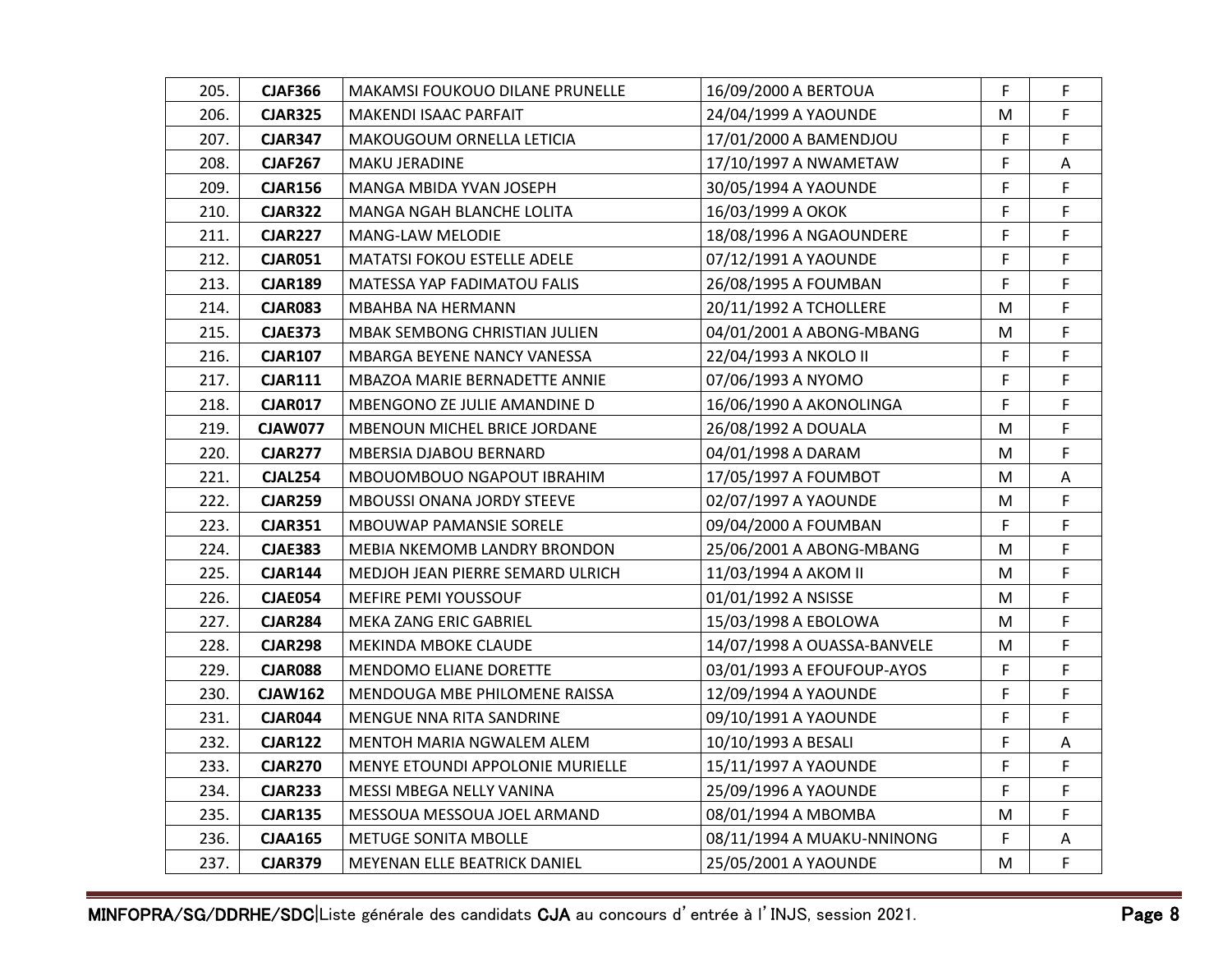| 238. | <b>CJAR182</b> | <b>MEYIE CHRISTIAN MARIE</b>          | 30/05/1995 A AVEBE          | M  | F.          |
|------|----------------|---------------------------------------|-----------------------------|----|-------------|
| 239. | <b>CJAR098</b> | <b>MEZUI ZOMO PATRICK</b>             | 10/03/1993 A MENGUIKOM      | M  | F.          |
| 240. | <b>CJAR381</b> | <b>MFONO OKOMENO MARYLIN SERGE</b>    | 19/06/2001 A YAOUNDE        | F. | F.          |
| 241. | <b>CJAL160</b> | MFOULOU MEDJO BORIS ARMEL             | 03/09/1994 A YAOUNDE        | M  | F           |
| 242. | <b>CJAR304</b> | MIM ONGPHIAN REINE LAETITIA           | 07/09/1998 A YAOUNDE        | F  | Α           |
| 243. | <b>CJAR129</b> | MIMBOUOCK MOABAACK CEDRIC             | 06/12/1993 A DOUALA         | M  | F.          |
| 244. | <b>CJAL125</b> | MINTUNU FRANCOIS GERARD               | 06/11/1993 A ENONGAL        | M  | F.          |
| 245. | <b>CJAR306</b> | MIRINJEM AMIRA                        | 12/09/1998 A YAOUNDE II     | F  | F           |
| 246. | <b>CJAR211</b> | MOABOULOU BANKOUOMB FABRICE           | 04/03/1996 A MAZABE         | M  | F           |
| 247. | <b>CJAN184</b> | <b>MODO WILLIE NELSON</b>             | 06/07/1995 A NGAOUNDERE     | M  | F           |
| 248. | <b>CJAR153</b> | <b>MOINBLE YELOUEN NELSON CIRILLE</b> | 25/05/1994 A NGAMBE-TIKAR   | M  | F           |
| 249. | <b>CJAR286</b> | MOLUH ABDEL JALIL                     | 01/04/1998 A MAKPA II       | M  | F           |
| 250. | <b>CJAR124</b> | MOMO ZAMBO JEFF BLONDEL               | 04/11/1993 A YAOUNDE        | M  | F           |
| 251. | <b>CJAR246</b> | MOUGANG NANA AURELIEN FRANCIS         | 02/02/1997 A YAOUNDE        | M  | Α           |
| 252. | <b>CJAM236</b> | MOUHAMMADOU DOUBLA                    | 28/10/1996 A LIMANI         | M  | F           |
| 253. | <b>CJAR407</b> | MOUKEKA RITA                          | 24/04/2002 A KRIBI          | F  | F.          |
| 254. | <b>CJAN001</b> | <b>MOULA SENGUEL</b>                  | 17/01/1990 A NGAOUNDERE     | M  | F           |
| 255. | <b>CJAR130</b> | MOUTE DE NGUE ORNELLA SHARLLY         | 11/12/1993 A NTUI           | F  | A           |
| 256. | <b>CJAR005</b> | MPANE MARIE VIVIANE LAURE             | 25/02/1990 A POHEMPOUM      | F  | F           |
| 257. | <b>CJAR149</b> | MPEKE MPOUADINA SYLVAIN KHALIL        | 04/05/1994 A YAOUNDE        | M  | F           |
| 258. | <b>CJAR369</b> | <b>MUAMBONG LANDRY CHUO</b>           | 10/11/2000 A WUM            | M  | A           |
| 259. | <b>CJAR014</b> | <b>MVEIMBI GNEBA PARFAIT</b>          | 19/04/1990 A BANYO          | M  | F           |
| 260. | <b>CJAR025</b> | <b>MVOHONG HYACINTHE</b>              | 04/01/1991 A NGAMBE-TIKAR   | M  | F           |
| 261. | <b>CJAB145</b> | NAAH HILDA AKUM                       | 22/03/1994 A SANTA          | F  | Α           |
| 262. | <b>CJAR279</b> | <b>NALOUM ENDOM STEVE</b>             | 26/01/1998 A BISSAGA        | M  | F           |
| 263. | <b>CJAL371</b> | NANGA ME NDEUNGOUE GINETTE ROSE       | 28/11/2000 A EBOLOWA        | F. | F.          |
| 264. | <b>CJAM103</b> | NARMA ISABELLE GINETTE                | 30/03/1993 A MEIGANGA       | F  | F           |
| 265. | <b>CJAR370</b> | NDAKAM SAMEN AUDREY DYLANE            | 13/11/2000 A DOUALA         | F  | F           |
| 266. | <b>CJAR171</b> | NDAM NJOYA MOTH JOEL WILFRIED         | 03/01/1995 A BATOUFAM       | M  | F           |
| 267. | <b>CJAD341</b> | NDEDI SOSSO AURELIEN HERITE           | 21/12/1999 A DOUALA         | M  | F.          |
| 268. | <b>CJAR097</b> | NDEME BOYOMO VICTORINR                | 25/02/1993 A OMBESSA        | F. | F           |
| 269. | <b>CJAR022</b> | <b>NDIFON EUGENE</b>                  | 01/10/1990 A BAMBALANG NDOP | M  | A           |
| 270. | <b>CJAD043</b> | NDJAMA ETIENNE CYRILLE                | 02/10/1991 A KIIKI          | M  | $\mathsf F$ |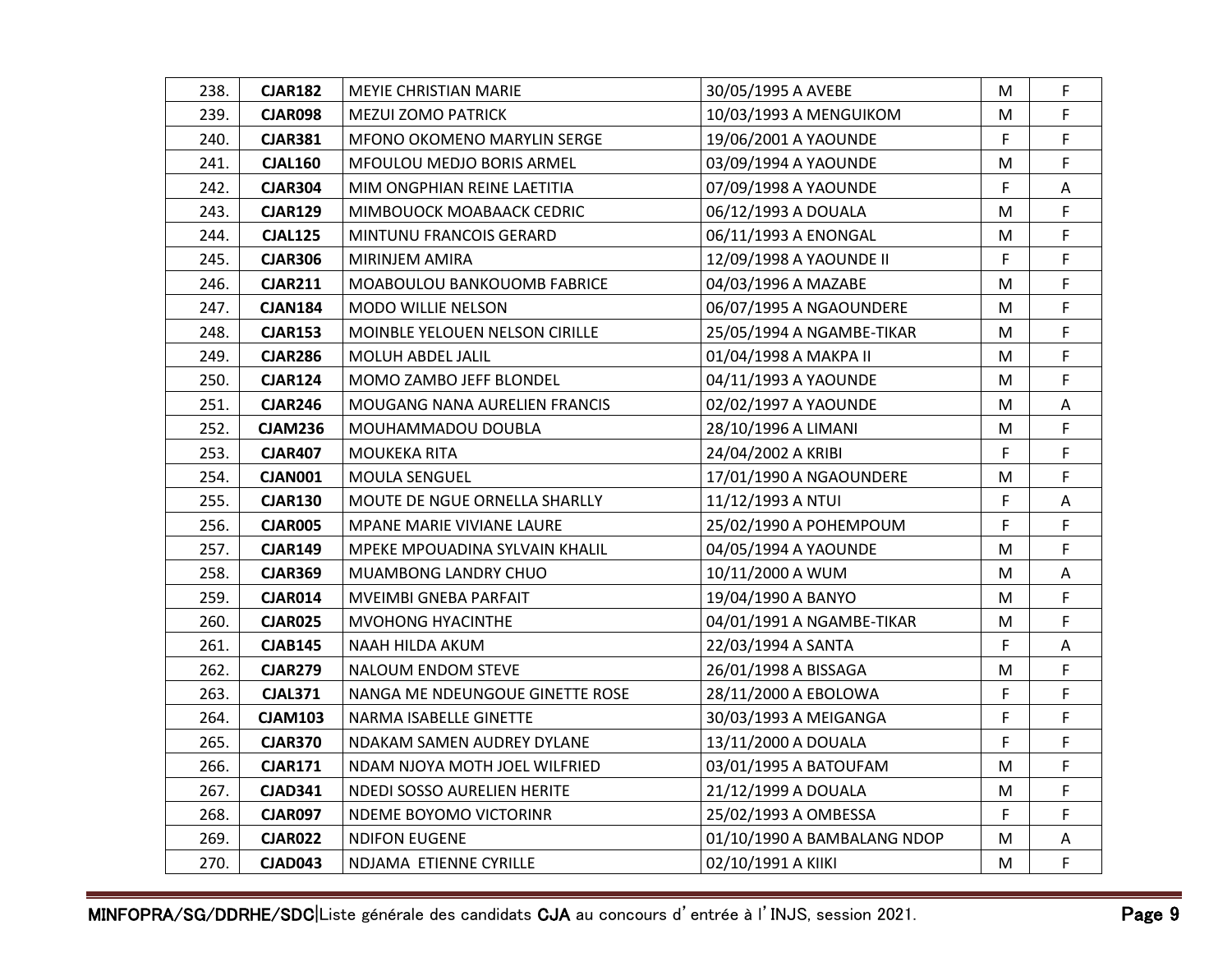| 271. | <b>CJAR393</b> | NDJESSA BASSI JOSEPHAN AUDREY    | 18/10/2001 A ESSE           | F  | F.          |
|------|----------------|----------------------------------|-----------------------------|----|-------------|
| 272. | <b>CJAR220</b> | NDONGUE GRACE AURELIE MYRIAM     | 19/06/1996 A YAOUNDE        | F  | F.          |
| 273. | <b>CJAR269</b> | NDOUM MARLAIN RUBEN              | 15/11/1997 A EBOLOWA        | M  | F.          |
| 274. | CJAR033        | NDOUTOU MPONGUE BERTHE CRISTELLE | 24/06/1991 A ENDOM          | F  | F           |
| 275. | <b>CJAR155</b> | NDOYE ALENE MONIQUE MARINA       | 29/05/1994 A NKOLBEWA I     | F  | F           |
| 276. | <b>CJAB310</b> | NDUFONG CLEVERT NDUFONG          | 07/10/1998 A BENGANG-BATIBO | M  | A           |
| 277. | <b>CJAR334</b> | NGA BERNADETTE BIENVENUE         | 11/09/1999 A YAOUNDE        | F  | F.          |
| 278. | <b>CJAR349</b> | NGA ELLA NNA MICHEAL PROSPER     | 29/02/2000 A YAOUNDE        | M  | F           |
| 279. | <b>CJAR318</b> | NGAH ATEBA MARTINIEN             | 23/01/1999 A KOKODO I       | M  | F           |
| 280. | <b>CJAR416</b> | NGAKEU NGAKEU AIME FRANCK        | 26/03/2003 A DOUALA         | M  | F           |
| 281. | <b>CJAR223</b> | NGALE POKAM MAUREL WILFRIED      | 23/07/1996 A YAOUNDE        | M  | Α           |
| 282. | <b>CJAR378</b> | NGAMANGA ELISABETH               | 12/04/2001 A MANDONG II     | F. | F           |
| 283. | <b>CJAR024</b> | NGANANG EBANGA RACHEL VIVIANE    | 27/11/1990 A NKOAMBANG      | F  | F           |
| 284. | <b>CJAR052</b> | NGANDJOCK AKONO ARLETTE SOLANGE  | 17/12/1991 A YAOUNDE        | F  | F           |
| 285. | <b>CJAR003</b> | NGANOAH MARTINE NADINE           | 01/02/1990 A DOUALA         | F  | F           |
| 286. | <b>CJAD126</b> | NGARGA CATHERINE MARCELLE        | 13/11/1993 A MAKONDO        | F  | F           |
| 287. | <b>CJAE181</b> | NGBANGAKO MIKOK MARLYSE REINE    | 21/05/1995 A SANGMELIMA     | F. | F           |
| 288. | <b>CJAY424</b> | NGBWA CEDRIC GABRIEL             | 23/11/1993 A YAOUNDE        | M  | F           |
| 289. | <b>CJAR231</b> | NGBWATOU NGUEGBA ARCIN-BRUEL     | 15/09/1996 A NGAMBE-TIKAR   | M  | F           |
| 290. | <b>CJAR332</b> | NGEFAC NINITA AKANA              | 20/08/1999 A NWANGONG       | F  | A           |
| 291. | <b>CJAR271</b> | <b>NGNIDOU MERLINE</b>           | 20/11/1997 A NGAMBE-TIKAR   | F  | F           |
| 292. | <b>CJAR273</b> | NGO BELL HELENE MARCELLE         | 04/12/1997 A OMENG          | F  | Α           |
| 293. | <b>CJAR410</b> | NGO MBOCK FOTSO ANGE LINELLE     | 25/07/2002 A MBOUO          | F  | F           |
| 294. | <b>CJAD114</b> | NGOKO NONO ETHNA MANUELLA        | 16/06/1993 A YAOUNDE        | F  | F           |
| 295. | <b>CJAR361</b> | NGONO KONO CEDRIC ROMARIC        | 20/08/2000 A YAOUNDE        | M  | F           |
| 296. | <b>CJAR380</b> | NGONO MVONDO VERONIQUE ROSETTE   | 02/06/2001 A OKOLA          | F. | F.          |
| 297. | <b>CJAR282</b> | NGONO SIMON BLAISE PATRICK       | 22/02/1998 A YAOUNDE        | M  | F           |
| 298. | <b>CJAR191</b> | NGOUEKAM TUMAMO SILVIANE         | 15/09/1995 A FOUMBAN        | F  | F           |
| 299. | <b>CJAR112</b> | NGOUHOUO NJOYA FRANCIS LEPRINCE  | 09/06/1993 A NJISSE-FOUMBAN | M  | F           |
| 300. | <b>CJAR208</b> | NGOUMOU ANABA ERIC DONALD        | 17/01/1996 A YAOUNDE        | M  | F.          |
| 301. | <b>CJAR252</b> | NGUELE JEAN CHRISTIAN            | 10/04/1997 A YAOUNDE        | M  | F           |
| 302. | <b>CJAR064</b> | NGUEMBOUM SOUAWE EMMANUEL        | 19/04/1992 A MORA           | M  | F           |
| 303. | <b>CJAD260</b> | NGUENG ESSENGUE PHALONE B        | 16/07/1997 A TIBATI         | F  | $\mathsf F$ |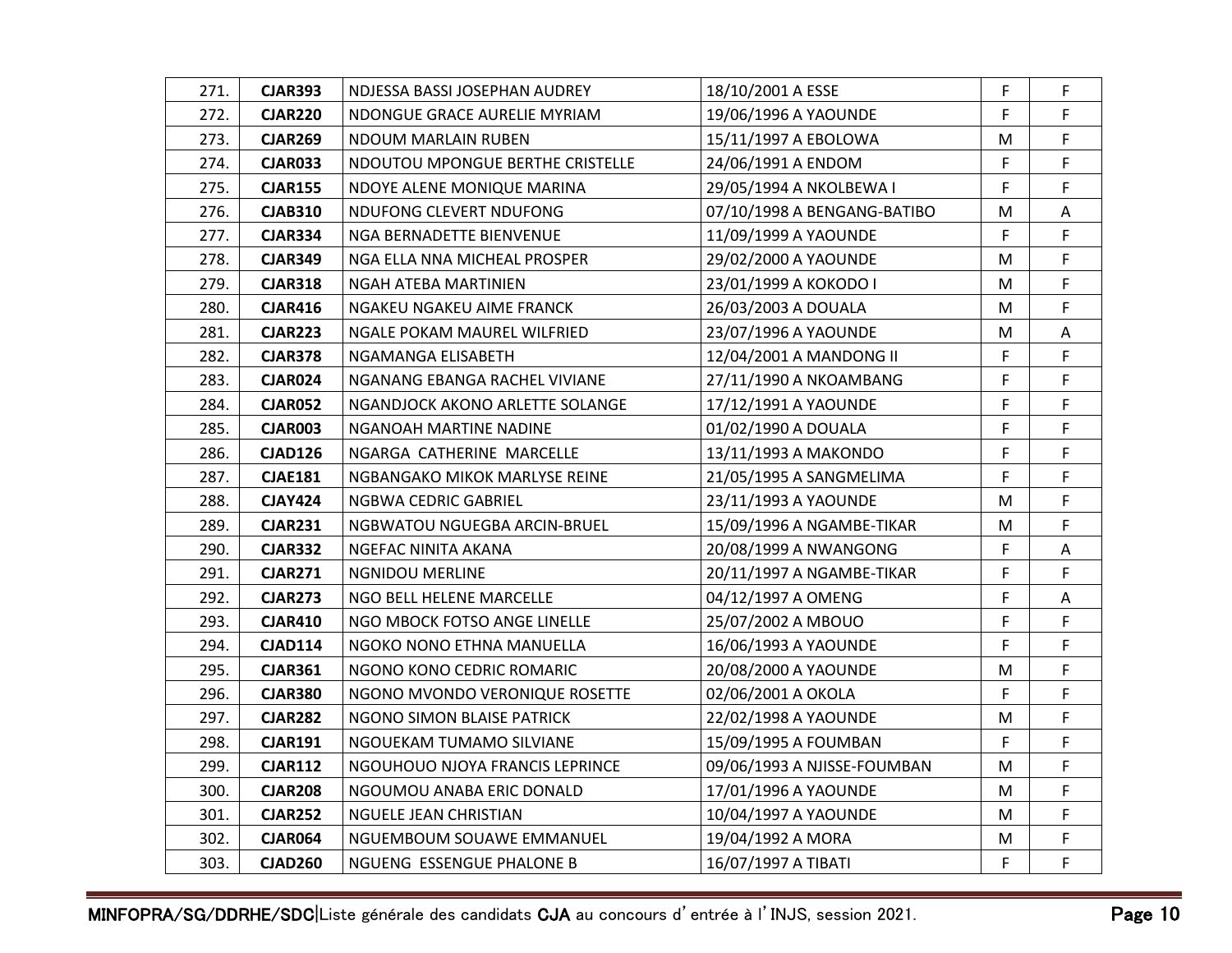| 304. | <b>CJAR104</b> | NGUEWOU MAURIANNE                 | 08/04/1993 A YAOUNDE             | F  | F  |
|------|----------------|-----------------------------------|----------------------------------|----|----|
| 305. | <b>CJAB398</b> | NGULAKE FANIBELL NGUTE            | 08/12/2001 A NDOP                | F  | Α  |
| 306. | <b>CJAR363</b> | NIBO ATTAPAK JOSEPH HENRAD        | 05/09/2000 A YAOUNDE             | M  | F. |
| 307. | <b>CJAR335</b> | NJAMI NOUMSUE CARLOS ROMANI       | 03/10/1999 A NKONDJOCK           | M  | F  |
| 308. | <b>CJAR055</b> | NJOJONE MOUKEZI ERVIANE CARELLE   | 01/01/1992 A MANENGOLE           | F  | F. |
| 309. | <b>CJAR412</b> | NJOUKEKANG TSAKOU ULRICH VIANNEY  | 20/08/2002 A BAFOUSSAM           | M  | F  |
| 310. | <b>CJAF358</b> | NJUME BESSAMBO BERTRAND           | 20/07/2000 A BALEVENG            | M  | Α  |
| 311. | <b>CJAR151</b> | <b>NKE ANNE MAGUY</b>             | 16/05/1994 A EBOLOWA             | F  | F  |
| 312. | <b>CJAR307</b> | NKIYE NDONDO PAUL LUCIEN          | 15/09/1998 A AKONOLINGA          | M  | F. |
| 313. | <b>CJAR375</b> | NKONDEM BRAIN FUAKEMNDA           | 01/02/2001 A NJENSTE-LEWOH       | М  | Α  |
| 314. | <b>CJAA170</b> | NKONG MAKOGE KING                 | 25/12/1994 A BUEA-FAKO           | M  | Α  |
| 315. | <b>CJAR258</b> | NKUIDJI NGANTOU YANNICK ARSENE    | 01/07/1997 A AYOS                | M  | F  |
| 316. | <b>CJAR336</b> | NNA NGONO SARAH CRIDE             | 08/10/1999 A MEZESSE             | F  | F  |
| 317. | <b>CJAR076</b> | NNANGA ANGOUNDA FABRICE           | 22/08/1992 A NKOTENG             | M  | F  |
| 318. | <b>CJAR004</b> | NNOMO BERNADETTE DANIELLE         | 21/02/1990 A YAOUNDE             | F  | F  |
| 319. | <b>CJAR180</b> | NOAH MAXIME FOURIER               | 01/05/1995 A MFOU                | M  | F. |
| 320. | <b>CJAD116</b> | NOKWE NKWELLE BERTRANT            | 30/06/1993 A BANGEM              | M  | A  |
| 321. | <b>CJAD406</b> | NONO DJOMO STANIS DOMINIQUE       | 13/04/2002 A MABOMBE             | M  | Α  |
| 322. | <b>CJAR045</b> | NTEP NJACK PASCAL YVES            | 09/10/1991 A NTOULENG            | M  | F  |
| 323. | <b>CJAR147</b> | NTEUKA KEMTA LEONEL               | 01/04/1994 A TOUMAKA             | M  | F  |
| 324. | <b>CJAD087</b> | NTONGA VALERY EMMANUEL            | 02/01/1993 A DEIDO /DOUALA       | M  | F. |
| 325. | <b>CJAR062</b> | NYAMI KOAGNE TCHATCHOU VALOANO    | 20/03/1992 A BANGWA              | M  | F. |
| 326. | <b>CJAR101</b> | NYANGONO NNA VIVIANE NATHALIE     | 29/03/1993 A SANGMELIMA          | F. | F  |
| 327. | <b>CJAR059</b> | NYEMBE LONGIN ARMEL               | 19/01/1992 A DIZANGUE            | M  | F  |
| 328. | <b>CJAR187</b> | NYIMI WANDJI JUNIE FLORA          | 10/08/1995 A BANGANGTE           | F  | F  |
| 329. | <b>CJAR225</b> | NYOBE ABESSOLO MARIE DELPHINE     | 05/08/1996 A NGPMEDJAP           | F  | F  |
| 330. | <b>CJAR415</b> | NZALA IHN ISSA JOCELYNE MERVEILLE | 16/02/2003 A NGAOUNDERE          | F  | F  |
| 331. | <b>CJAR177</b> | OFOUMBE-ME-NANG                   | 07/04/1995 A ANKOUNG ABONG-MBANG | F  | F. |
| 332. | <b>CJAL261</b> | OKOM AZEM ANGELINE-FALONE         | 18/07/1997 A NNEMEYONG           | F  | F  |
| 333. | <b>CJAR050</b> | OLENEN GERALDINE DALILA           | 05/12/1991 A LIMBE               | F. | F. |
| 334. | <b>CJAR359</b> | ONDO NKO'O ELIE LIONEL            | 21/07/2000 A ENONGAL             | M  | F  |
| 335. | <b>CJAR164</b> | ONDOBO ONDOBO PAQUETTE MISPADIRE  | 20/10/1994 A MVAA I              | F  | F. |
| 336. | <b>CJAR421</b> | ONDOUA ONDOUA VLADIMIR OULIANOU   | 03/07/2003 A OYEM                | M  | F  |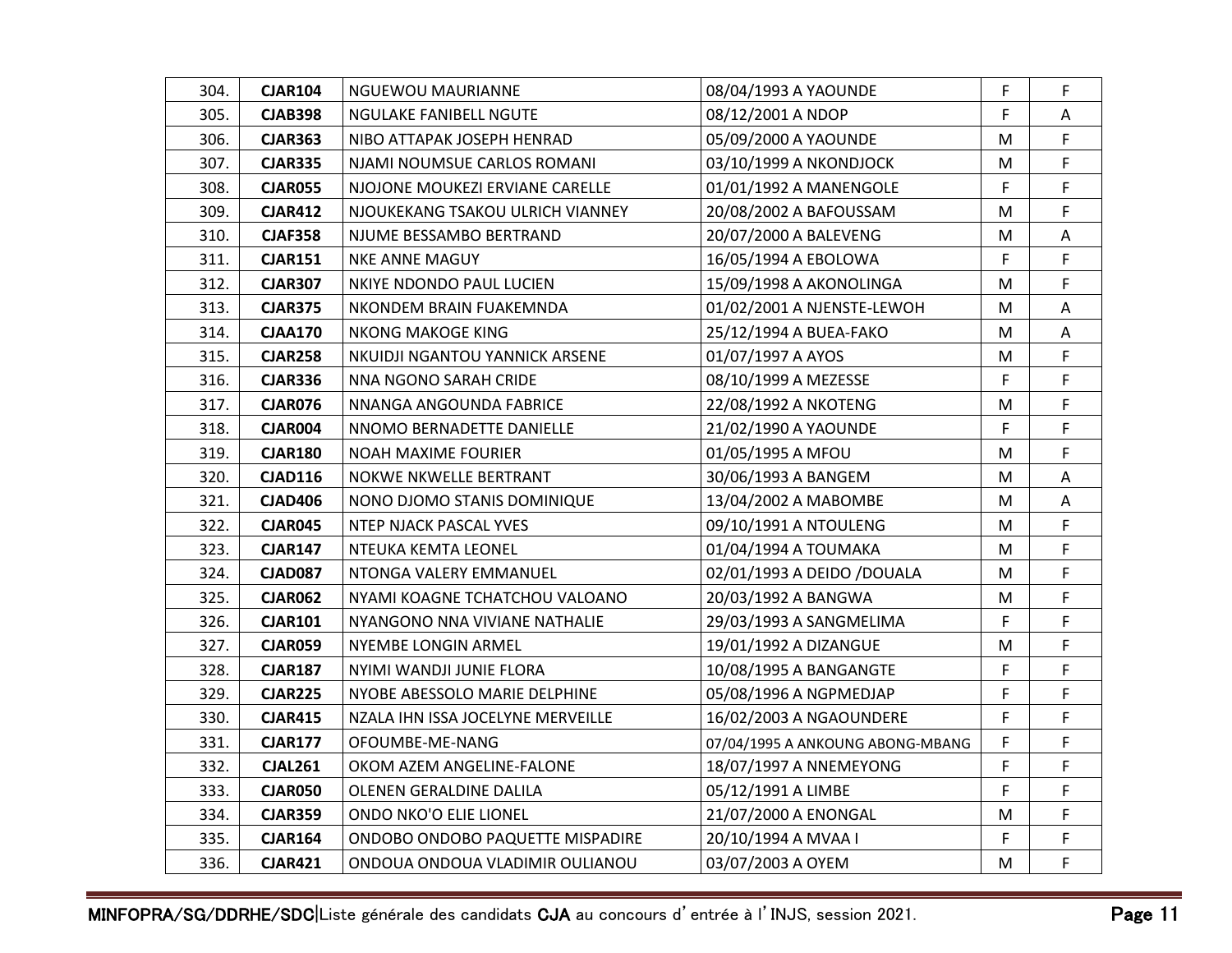| 337. | <b>CJAR397</b> | ONGONO ELA OLGA                  | 24/11/2001 A EBOLOWA        | F  | F. |
|------|----------------|----------------------------------|-----------------------------|----|----|
| 338. | <b>CJAR010</b> | ONGUENE MODO LAURENT             | 10/04/1990 A ENONGAL        | M  | F. |
| 339. | <b>CJAR073</b> | OTTOU NDENGUE OLIVE PIERRETTE    | 12/07/1992 A YAOUNDE        | F. | F. |
| 340. | <b>CJAR034</b> | OTTOU NDZAMBANA GABRIEL          | 01/07/1991 A YAOUNDE        | M  | F  |
| 341. | <b>CJAR121</b> | OTTOU PAUL MERLIN                | 25/09/1993 A SANGMELIMA     | M  | F  |
| 342. | <b>CJAR021</b> | OYONO NSA HEINRICH               | 21/08/1990 A OVIEDO-ESPAGNE | M  | F  |
| 343. | <b>CJAR287</b> | PAKKA SYLVIE                     | 07/04/1998 A GUEMERE        | F  | F. |
| 344. | <b>CJAR249</b> | PAM PEMPEME VALDES CEDRIC        | 17/02/1997 A YAOUNDE V      | M  | F  |
| 345. | <b>CJAR328</b> | PETSA NOUPOWO RICARDO            | 26/06/1999 A BAMENDJINDA    | M  | F  |
| 346. | <b>CJAR321</b> | POKAM SIKONPE DANIELLE           | 15/03/1999 A MONATELE       | F  | F  |
| 347. | <b>CJAR218</b> | POUTOUGNIGNI MOUCHIPOU NOURIATOU | 08/06/1996 A FOUMBOT        | F  | F  |
| 348. | <b>CJAR400</b> | POUTTA ALI FRANCIS               | 02/01/2002 A LOM            | M  | F  |
| 349. | <b>CJAA235</b> | RAMLYNX MBIATEM EGBE PENDA EMUKE | 16/10/1996 A BUEA-FAKO      | F  | A  |
| 350. | <b>CJAR137</b> | RINGBE TCHOPYANG HUGUES LEFRANC  | 04/02/1994 A DOUALA         | M  | F  |
| 351. | <b>CJAR117</b> | ROKIA YAYA TOURE                 | 04/07/1993 A GAROUA         | F  | F  |
| 352. | <b>CJAM040</b> | SADAM PASCAL                     | 16/08/1991 A YAGOUA         | M  | F  |
| 353. | <b>CJAA289</b> | SAKWE PETRA MISODI               | 24/04/1998 A LIMBE-FAKO     | F  | A  |
| 354. | <b>CJAR207</b> | SAMDOMNYONG RYAN FOFUNG SAMA     | 15/01/1996 A BAMENDA        | M  | A  |
| 355. | <b>CJAR288</b> | SANDTOUNGOU CYRILLE BERTRAND     | 12/04/1998 A KRIBI          | M  | F  |
| 356. | <b>CJAR113</b> | SAREH YEM PAULE VERLAINE         | 13/06/1993 A NKOTENG        | F  | F  |
| 357. | <b>CJAR210</b> | SIME NANKO CHARELLE              | 16/02/1996 A BANGOU         | F  | F  |
| 358. | <b>CJAR146</b> | SONGUE DINANGUE JAYCOLBY         | 24/03/1994 A YAOUNDE        | M  | F  |
| 359. | <b>CJAY423</b> | <b>SOREL TATA TEKEH</b>          | 30/07/1998 A MBENGUI        | M  | Α  |
| 360. | <b>CJAN229</b> | SOUFIYANOU MOUSSA                | 10/09/1996 A DOUMO          | M  | F. |
| 361. | <b>CJAR007</b> | TAH NGONO GENEVIEVE SANDRINE     | 28/02/1990 A OKOLA          | F  | F  |
| 362. | <b>CJAG084</b> | TAITI HELENE                     | 09/12/1992 A GAROUA         | F. | F. |
| 363. | <b>CJAR396</b> | TANYI CYNTHIA BESSEM             | 24/11/2001 A YAOUNDE        | F  | Α  |
| 364. | <b>CJAR303</b> | TAPON NGOUH LOUDI MAJOR          | 27/08/1998 A FOUMBAN        | M  | F. |
| 365. | <b>CJAR136</b> | <b>TAPSOU CONSTANT</b>           | 26/01/1994 A MAROUA         | M  | F  |
| 366. | <b>CJAN176</b> | TCHACDANNE GHISLAIN              | 10/03/1995 A BIBEMI         | M  | F. |
| 367. | <b>CJAD384</b> | TCHAFA YOPA WININE MURIELLE      | 25/06/2001 A BANGANGTE      | F  | F  |
| 368. | <b>CJAR037</b> | TCHATCHOU YANKAM MAROSINE        | 01/08/1991 A BANTOUM        | F  | F  |
| 369. | <b>CJAD296</b> | TCHATUE TASSE EMMANUEL           | 02/07/1998 A BONABERI       | M  | F  |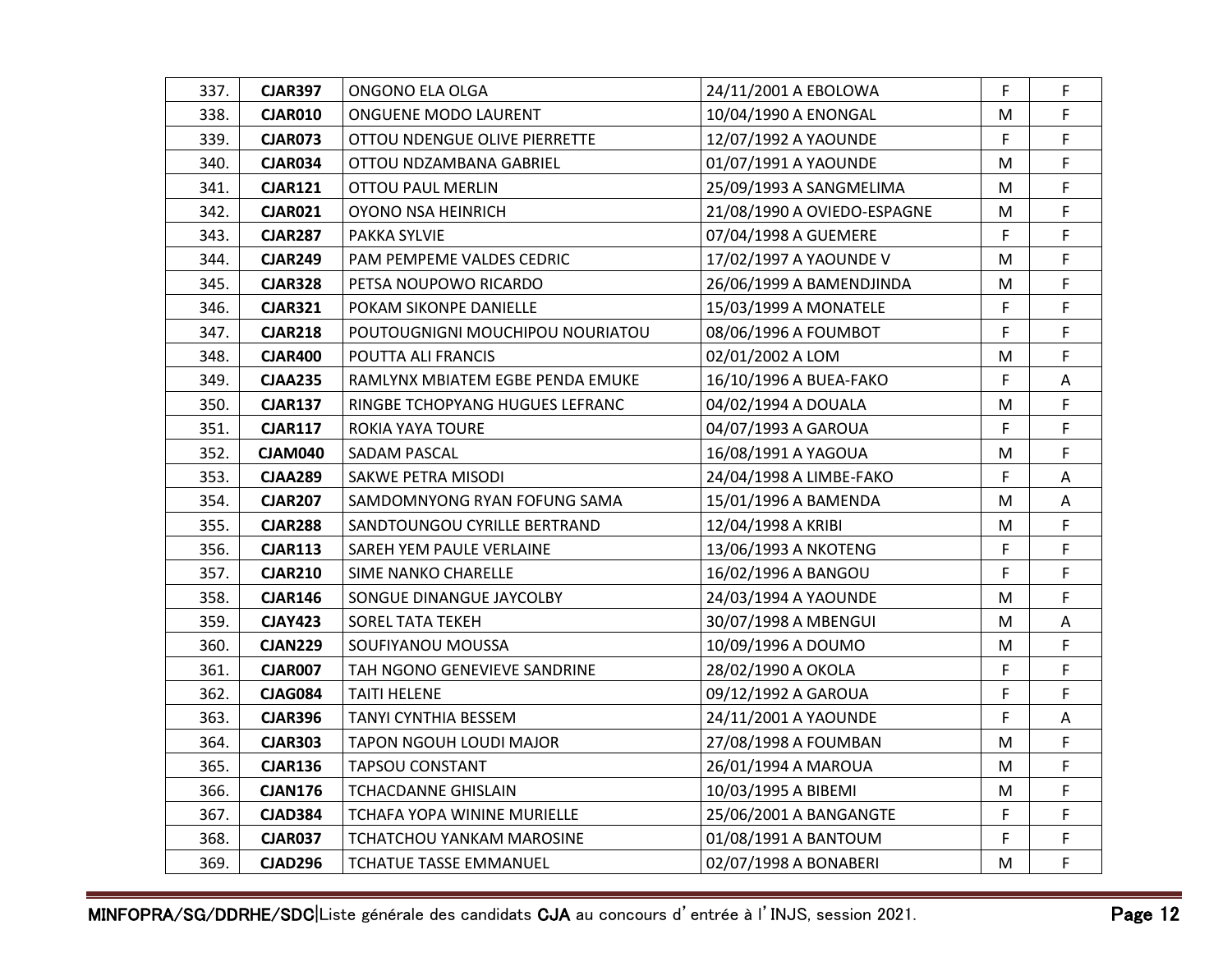| 370. | <b>CJAR141</b> | <b>TCHEOUBE DANIEL</b>           | 21/02/1994 A NKOTENG        | M  | F  |
|------|----------------|----------------------------------|-----------------------------|----|----|
| 371. | <b>CJAR193</b> | TCHIKOUA SALATIEL                | 28/10/1995 A TAIFARA        | М  | F  |
| 372. | <b>CJAR127</b> | TCHINDA ARMAND                   | 15/11/1993 A MOKOLO         | м  | F. |
| 373. | CJAN020        | TCHOPMO BELEM CHARLES            | 09/08/1990 A NGAOUNDERE     | М  | F  |
| 374. | <b>CJAR401</b> | <b>TEMATIO MARIE DEVICHELLE</b>  | 03/01/2002 A BAFOU          | F  | F  |
| 375. | <b>CJAD232</b> | TENI BALOK JOEL                  | 25/09/1996 A LITTORAL       | М  | F  |
| 376. | <b>CJAR399</b> | TEUMO TAMZING MICHELLE SIDOINE   | 02/01/2002 A YAOUNDE        | F. | F  |
| 377. | <b>CJAR058</b> | <b>TIAM TIAGHOUE VALERY</b>      | 12/01/1992 A BAFOUSSAM      | Μ  | F  |
| 378. | <b>CJAR186</b> | <b>TIRMO VALENTIN</b>            | 01/08/1995 A NTSAMA         | M  | F  |
| 379. | <b>CJAD241</b> | TOKSOUNA RAPHAEL                 | 01/01/1997 A POLGUE         | М  | F  |
| 380. | <b>CJAD134</b> | TOTO OLOLOME JULIENNE ETOILE     | 06/01/1994 A DOUALA         | М  | F  |
| 381. | <b>CJAR120</b> | <b>TOUTSOP DORISSE</b>           | 25/07/1993 A BALEVENG       | F  | F  |
| 382. | <b>CJAR264</b> | TOWO BELL MARIE-ANFREA JOSEPHINE | 20/09/1997 A YAOUNDE        | F  | A  |
| 383. | <b>CJAF038</b> | TSAFACK GUIMATIEU MELANIE        | 03/08/1991 A BALEVENG       | F  | F  |
| 384. | <b>CJAR350</b> | TSAM DOB MELISSA                 | 08/04/2000 A NGUELEMENDOUKA | F. | F  |
| 385. | <b>CJAR082</b> | TSIMI JEAN LIONEL FRANCISCO      | 18/10/1992 A NTSAN          | М  | F  |
| 386. | <b>CJAR337</b> | <b>TUFOIN LOUIS ISCEI</b>        | 15/11/1999 A FUJUA          | M  | A  |
| 387. | <b>CJAR340</b> | <b>VOUNDI MBIDA LUC YANNICK</b>  | 19/12/1999 A DZENG          | М  | F  |
| 388. | <b>CJAR386</b> | <b>VOUNDI MFOMO TECLE SANDRA</b> | 30/06/2001 A ATEGA-DZENG    | F. | F  |
| 389. | <b>CJAR094</b> | WAMBA TEGUIFOUET CAREL STEPHANE  | 15/01/1993 A NANGA EBOKO    | М  | A  |
| 390. | <b>CJAR247</b> | <b>WANDAI CLEMENT</b>            | 10/02/1997 A ZOUAYE         | M  | F  |
| 391. | <b>CJAM390</b> | <b>WAPPOU SAMUEL</b>             | 17/08/2001 A GAROUA         | М  | F  |
| 392. | <b>CJAE392</b> | <b>WOASSE HORLIE</b>             | 29/08/2001 A LIBONGO        | F. | F  |
| 393. | <b>CJAR315</b> | WOWE BENOIT                      | 15/12/1998 A LAGDO          | М  | F  |
| 394. | <b>CJAN320</b> | YAMPILI AOUDOU STEPHANE          | 26/01/1999 A NGAOUNDERE     | M  | F. |
| 395. | <b>CJAN047</b> | YAMPILI MANOU AICHA              | 29/10/1991 A NGAOUNDERE     | F. | F  |
| 396. | <b>CJAM285</b> | YAOUBA ABDOUL FATAO              | 27/03/1998 A MOKOLO         | M  | F  |
| 397. | <b>CJAB299</b> | YEMELI NAMEKONG ARMELLE          | 27/07/1998 A BAMENDA        | F  | F  |
| 398. | <b>CJAM080</b> | YOHWE DAKER                      | 20/09/1992 A DOUKOULA       | М  | F  |
| 399. | <b>CJAR133</b> | YONGWA SYLVIN                    | 01/01/1994 A KOFIDE         | М  | F  |
| 400. | <b>CJAN330</b> | ZAMANDA GORSOU ALICE             | 12/07/1999 A GAROUA         | F  | F  |
| 401. | <b>CJAR257</b> | ZANGUE MBELE LOLITTA             | 20/06/1997 A GAROUA-BOULA   | F  | F. |
| 402. | <b>CJAR119</b> | ZE ERICK DONAL                   | 14/07/1993 A BELABO         | M  | F  |